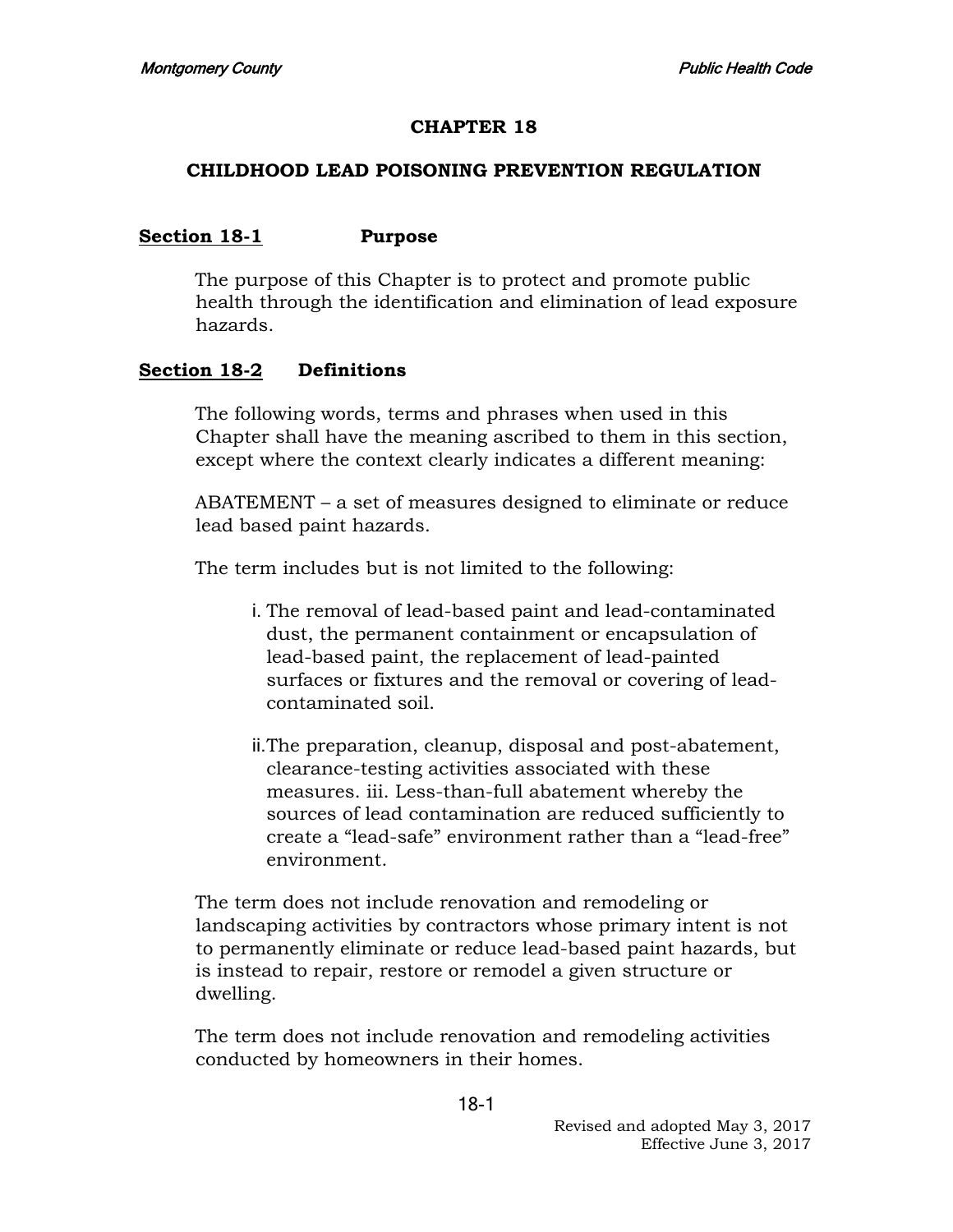CHEWABLE SURFACE – surfaces, including but not limited to, windowsills, window frames, doorframes, handrails, toys, furniture, food utensils, and other appurtenances offering a biting surface to a child or other persons.

CHILD-OCCUPIED FACILITY – a building or portion of a building,

constructed prior to 1978, visited regularly by the same child, six (6) years of age or under, on at least two different days within any week (Sunday through Saturday period), provided that each day's visit lasts at least three

(3) hours and the combined weekly visit lasts at least six (6) hours, which may include, but are not limited to, public and private day care centers, preschools and school classrooms.

DEPARTMENT – Montgomery County Health Department.

DWELLING - a building or structure occupied, designed or intended to be occupied as a place for human habitation or use, or any part thereof, including an accessory building or structure belonging thereto or usually enjoyed therewith and any institutional structure such as an orphanage, school or day care center.

DWELLING UNIT – any room or group of rooms located within a dwelling and forming a single-habitable unit, with facilities which are used or intended to be used for living, or any part hereof.

ELEVATED BLOOD LEAD LEVEL– any case where the serum blood lead level of a person is equal to or greater than the level defined as elevated by the Centers for Disease Control.

ENCAPSULATION– the application of a substance that forms a barrier between lead-based paint and the environment using a liquid-applied coating (with or without reinforcement materials) or an adhesively bonded covering material.

ENCLOSURE - the use of rigid, durable construction materials that are mechanically fastened to the substrate in order to act as a barrier between lead-based paint and the environment.

EXPOSED SURFACE – all interior surfaces of a dwelling or dwelling unit and those exterior surfaces of a dwelling or dwelling unit, which are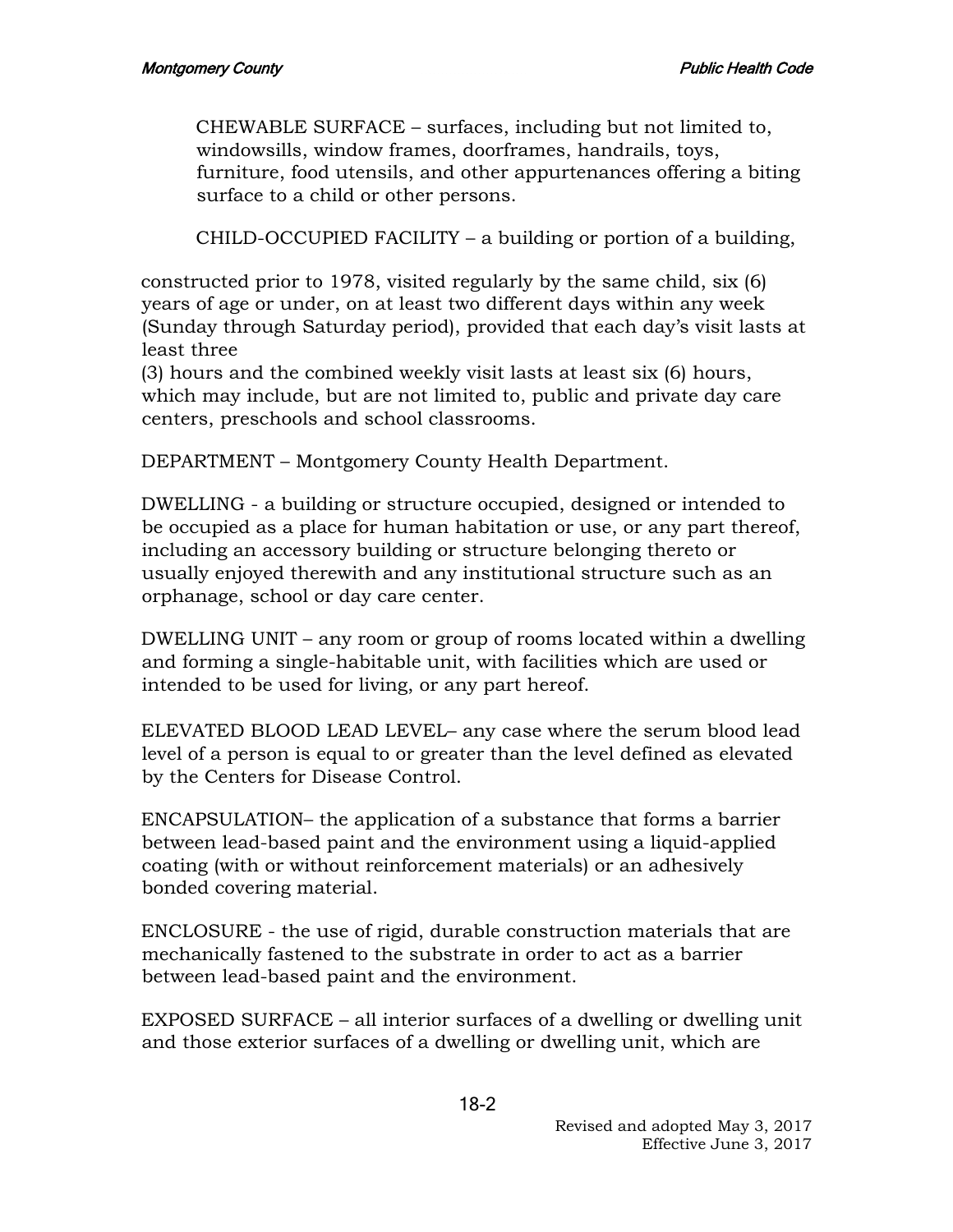readily accessible to children six (6) years of age or under, or other persons who have demonstrated an evidence of lead poisoning, such as stairs, decks, porches, railings, windows, doors and siding. Any area in the vicinity of a dwelling or dwelling unit subject to contamination from flaking or peeling lead based materials is also considered an exposed surface. HAZARD REDUCTION – action or actions to significantly reduce or eliminate exposure to lead in any dwelling, dwelling unit or on any premises, which may include, but not limited to: relocation of occupants, prepping of a painted surface, covering of lead-contaminated soil, clean-up of lead-contaminated dust, and measures to maintain paint.

LEAD-BASED PAINT– paint or other surface coatings, that contain lead equal to or greater than 1.0 milligram per square centimeter or 0.5 percent by weight (equivalent units are: 5,000 micrograms per gram, 5,000 milligrams per kilogram, or 5,000 parts per million by weight). Surface coatings include: paint, shellac, varnish, or any other coating, including wallpaper, which covers painted surfaces.

OCCUPANT – any person, living, sleeping, cooking, eating in or having actual possession of a dwelling unit or rooming unit.

OPERATOR- any person who has charge, care or control of a building or part thereof in which dwelling units or rooming units are let.

OWNER – a holder of any legal or equitable estate in the premises, whether alone or jointly with others, and whether in possession or not.

PREMISIS – a lot, plot or parcel of land, including all facilities and improvements thereon.

RENOVATION AND REMODELING ACTIVITIES – activities whose primary intent is not to permanently eliminate or reduce leadbased paint hazards, but is instead to repair, restore, or remodel a given structure or dwelling.

SUBSTRATE – The material underneath paint. Substrates should be classified into one of six types: brick, concrete, drywall, metal, plaster, or wood.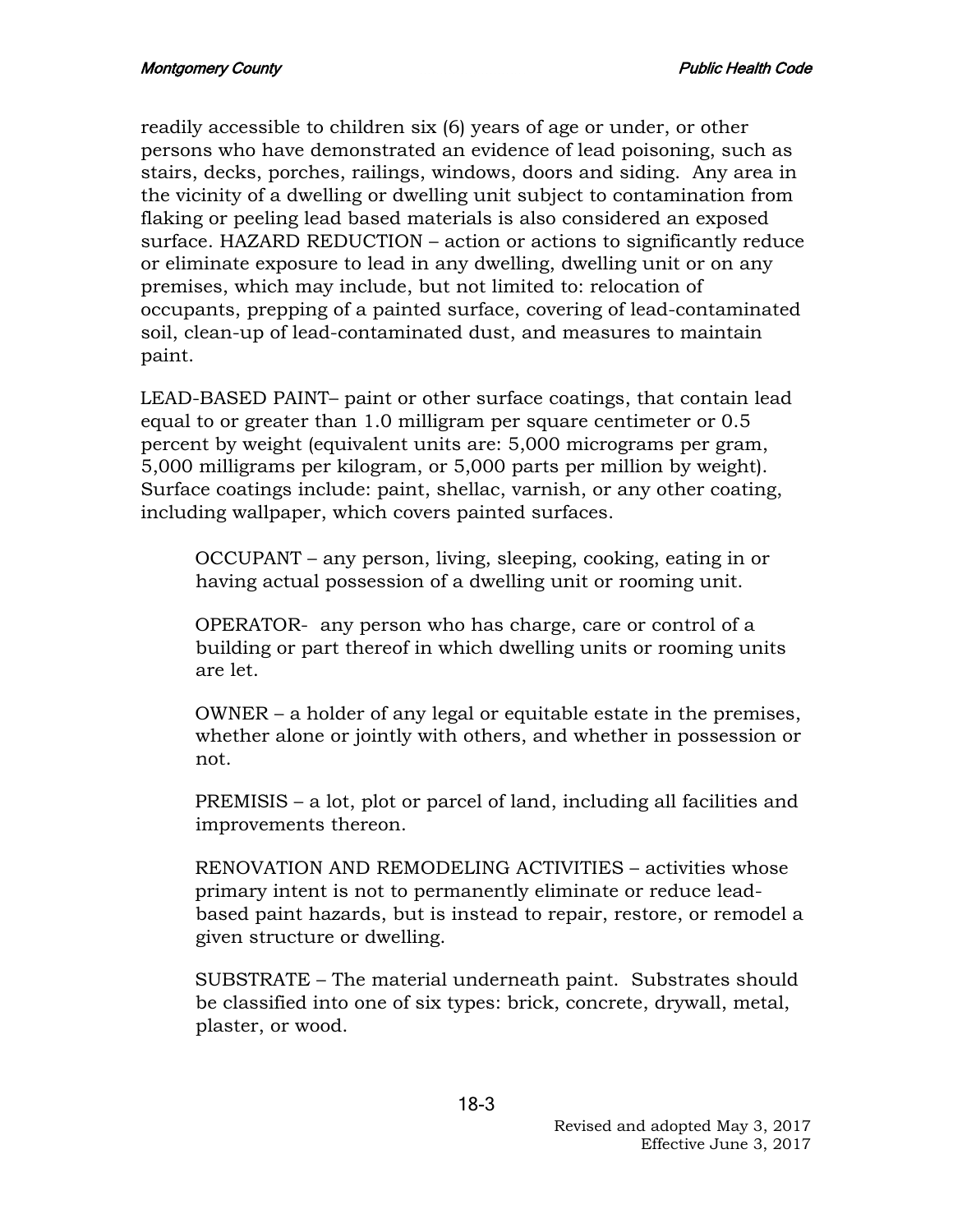SURFACE – the outermost layer or superficial area of materials, of which a dwelling unit is constructed; excluding paint, plaster or putty of the interior or exterior of a dwelling unit; including but not limited to the outermost layer or superficial area of walls, ceilings, floors, stairs, windows, window sills, window frames, window sashes, doors, door frames, baseboard and woodwork of a dwelling or dwelling unit.

TEMPORARY OR INTERIM HAZARD REDUCTION– means repair and housekeeping measures that can be undertaken immediately, safeguarding occupants until permanent abatement or hazard reduction can be completed as set forth and approved by the Department. Interim measures should include the provision of smooth and cleanable surfaces.

XRF ANALYZER – a machine that utilizes X-Ray Fluorescence (XRF) to test for the presence of lead-based paint.

# **Section 18-3 Testing Procedures: Standards**

- a. If there is found the presence of flaking, peeling, chipping or loose paint, plaster or structural material in or around any building used for housing, or regularly for other sustained activities by a person or persons determined to have an elevated blood lead level, specimens of the flaking, peeling, chipping or loose paint, plaster or structural material shall be collected as samples to determine whether or not the materials contain lead. In lieu of taking samples, the surface may be tested with an XRF analyzer and/or other instruments approved by the Department.
- b. Owner/operator will bear the cost associated with sampling, including all samples collected and submitted for analysis by the Department.
- c. The chemical determination of the lead content in surface materials may be made by the quantitative measurements of samples of those materials. Lead content of any surface material in excess of one-half of one percent (0.5%) by dry weight shall be in violation of this Ordinance.
- d. The physical determination of the lead content of surface material may be made by non-destructive measurements using radioisotope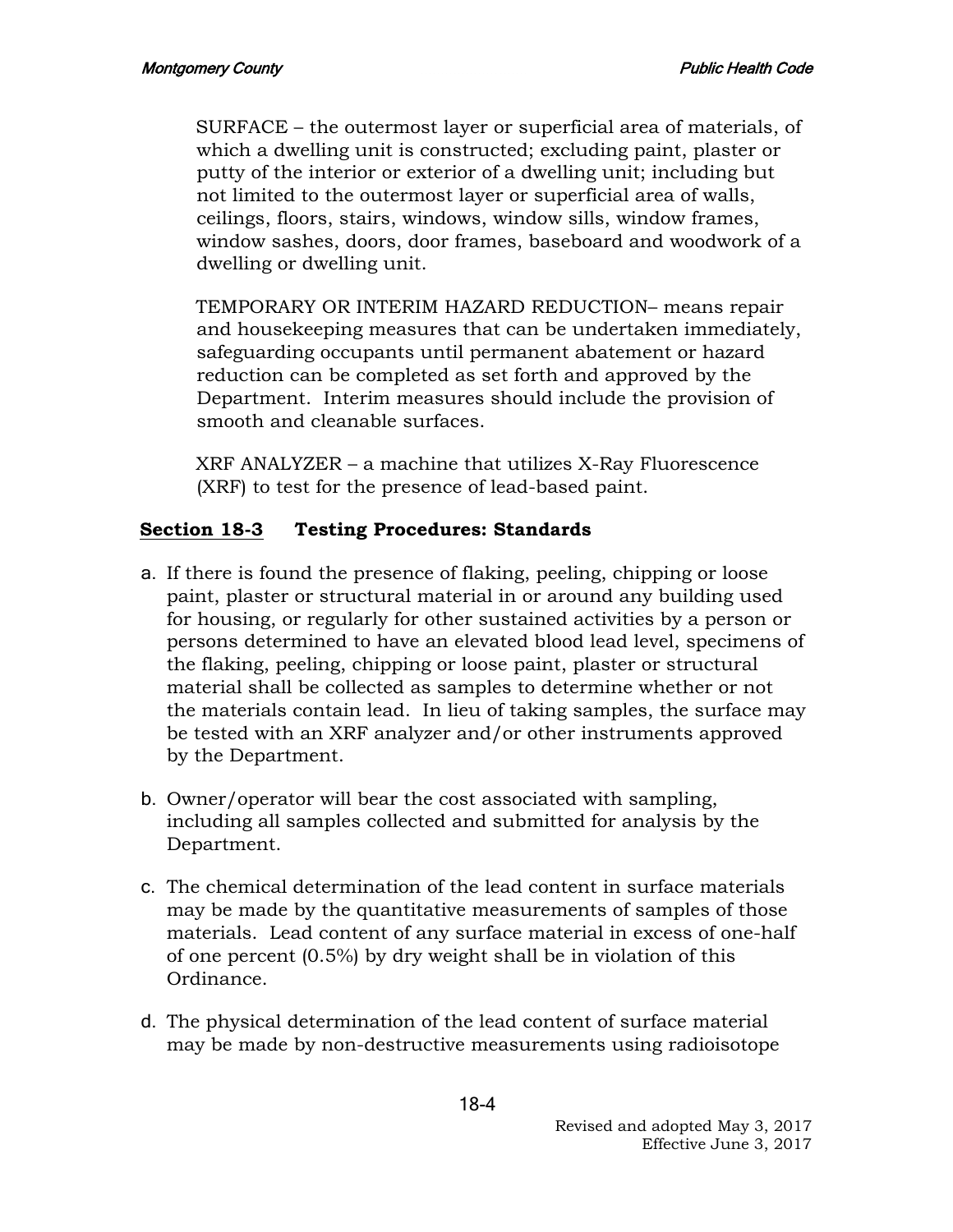XRF Analyzers, or other instruments approved by the Department. Lead content in surface materials in excess of 1.0 milligrams per square centimeter of surface when tested by this method shall be in violation of this Ordinance.

e. Lead content in soil in excess of 400 ug/g must follow with lead reduction measures/abatement. An accredited lab approved by the Department must measure lead soil content. Failure to reduce a lead hazard in soil will be in violation of this Ordinance.

### **Section 18-4 Determination of Health Hazard**

a. Any lead source shall be considered a health hazard to children six (6) years of age or under, or other persons who have demonstrated an evidence of lead poisoning, IF:

i. Said lead source exists in or about, but not limited to, a dwelling, dwelling unit, school, day care facility, church, or recreational facility, in which children or other persons who have demonstrated an evidence of lead poisoning commonly reside or visit; AND ii. Said lead source is a child-occupied facility; AND

iii. Said lead source is determined to be on any flaking or peeling surface or exposed surface and/or on any chewable surface and contain more than 0.5 percent lead by weight of nonvolatile content, or in excess of 1.0 milligram per square centimeter of surface when tested by a radioisotope x-ray fluorescent analyzer or other instrument approved by the Department.

### **Section 18-5 Notice of Health Hazard**

The Department shall report the findings of a lead source health hazard immediately to all occupants of the affected dwelling unit(s) and to the owner/operator of the building. The Department may cause to have prominently posted on all entrances to the said dwelling unit(s) a notice as follows:

### **THIS PROPERTY HAS BEEN IDENTIFIED AS A LEAD HAZARD BY THE DEPARTMENT OF HEALTH.**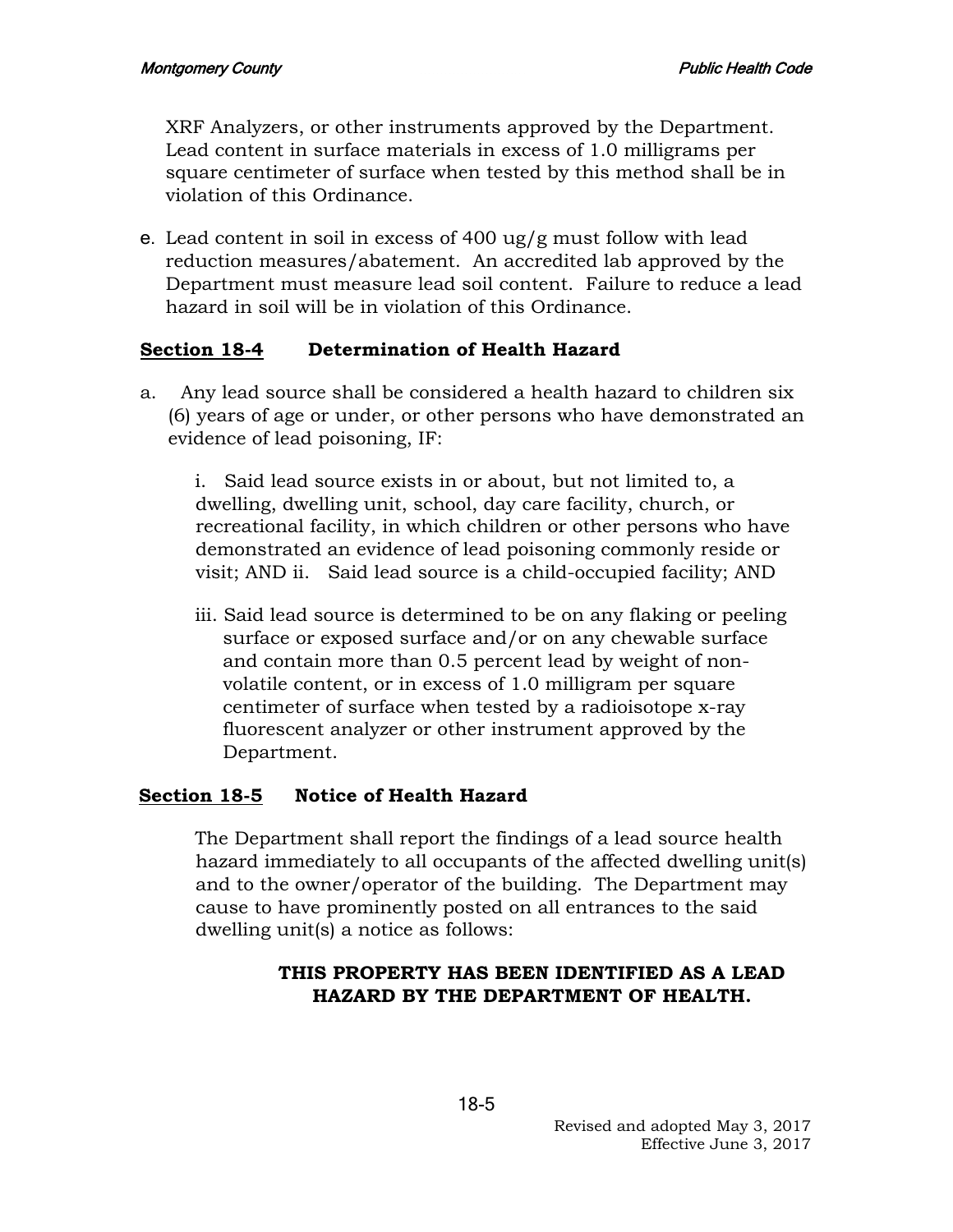Such notice shall not be removed without the approval of the Department. A report of the finding shall be given to other persons or agencies as required by law.

### **Section 18-6 Health Examination**

When a lead source health hazard is found in a dwelling, the Department will recommend lead testing for all children six (6) years of age or under; and pregnant women who reside in the said dwelling, as determined by the Department.

# **Section 18-7 Hazard Reduction or Abatement**

- a. When the Department determines that any lead source creates a health hazard to children six (6) years of age or under, and pregnant women, or other persons who have demonstrated an evidence of lead poisoning, the Department shall issue a written order to the owner and/or operator to significantly reduce or eliminate the hazard. This order shall be sent by certified mail, return receipt requested to the last known address of the owner/operator. In addition, the Department shall post the order on the dwelling described in the order. The Department shall have the authority to require the family to seek alternate housing.
- b. Within thirty (30) days following receipt of the written order, or posting of the property, whichever is earlier, the owner shall submit to the Department a written plan and schedule for either total abatement or effective lead hazard reduction. Said plan and schedule shall specify in detail the means, methods, materials and dates by which correction will be achieved and submitted to the department for approval prior to hazard reduction or abatement. Failure to receive the Department's approval prior to hazard reduction and/or abatement will be a violation of this ordinance.
- c. Dry sanding, dry scraping, heat guns, the use of an open flame torch, uncontained abrasive blasting, uncontained water blasting, the use of power grinders, sanders, drills, wire brushes on electric drills and rotostrippers, and/or chemical strippers containing methylene chloride are prohibited techniques for abatement or hazard reduction unless approved by the Department.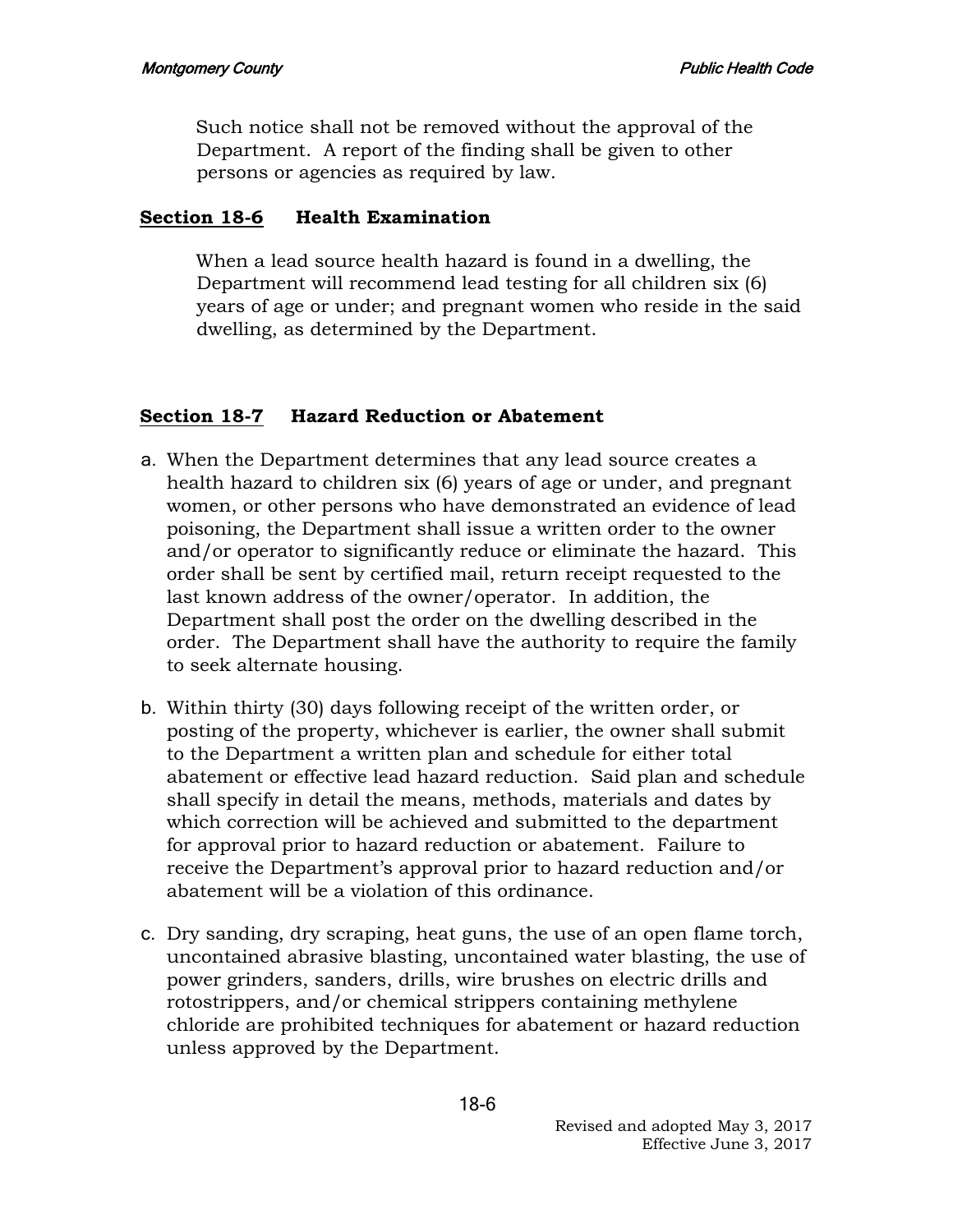- d. Promptly upon receipt of the plan and schedule, the Department shall approve or disapprove such plan and schedule. Notice of any disapproval shall be accompanied by specific reasons therefore. Upon receipt of such notice, the owner shall, within fourteen (14) days, resubmit the plan and schedule with such revisions as are necessary to remove the objections. Upon disapproval of a second plan by the Department, the owner shall be issued a written notice indicating schedule and method of abatement or effective hazard reduction, which will be required to bring the dwelling into compliance. The owner shall complete abatement of the lead hazard within thirty (30) days after receiving notification from the Department that the schedule has been approved, unless the Department extends the time for compliance.
- e. The Department shall make a determination of those cases where, due to a lead poisoning emergency, the severity and/or extent of the identified lead hazard, and/or the projected time necessary to carry out total abatement or effective hazard reduction, protective interim hazard reduction is to be provided for occupants forthwith, prior to plan submission and implementing abatement or hazard reduction. In such cases, the department must approve the methods of protective interim hazard reduction and shall inspect the involved premises to assure they are effectively implemented.
- f. Final compliance with the Departmental written order shall be contingent upon a determination by the Department that the owner has successfully completed the approved abatement/ hazard reduction plan. This determination will be based on visual inspection by the Department and the result of other clearance testing as may be required by the Department, and, in those instances involving hazard reduction, implementation of an ongoing maintenance program approved by the Department.
- g. In the event the dwelling or dwelling unit or premises in which a lead hazard is found is vacated, the Department must be contacted and a visual inspection must be completed by the Department to ensure that the ongoing maintenance program is adhered to prior to the premises being reoccupied.
- h. Clearance sample collection shall be conducted by the Department. Samples collected are to be analyzed by a state certified laboratory with the cost of analysis to be borne by the owner/operator of the involved premises.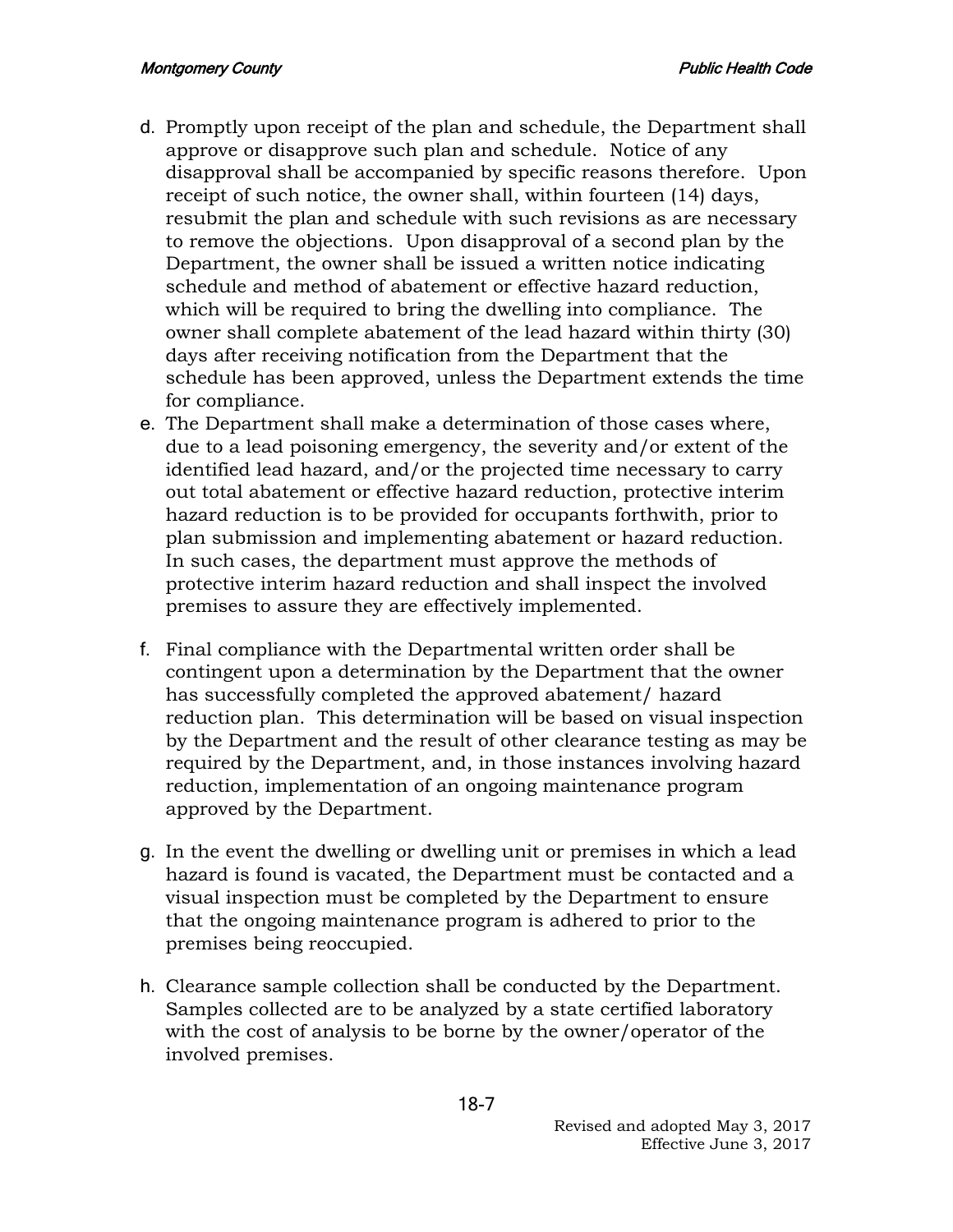i. In those instances where interim hazard reduction or hazard reduction has been required and approved by the Department, the Department shall conduct compliance follow-up inspections as necessary to assure that the involved premises continue to be a safe environment, free from lead hazards.

### **Section 18-8 Protection of Occupants**

- a. No owner or landlord found to be in violation of the Sections of this Chapter may evict, or cause to be evicted, occupants of any dwelling, dwelling unit, apartment or building found to be in violation of such Chapter, where the occupants have children, for the purpose of avoiding corrective maintenance which may have been ordered by the Department, the Court or any other appropriate authority.
- b. In the event the dwelling or dwelling unit or premises in which a lead hazard is found is vacated by the occupant who occupied same at the time of the issuance or corrective notice referred to in Section 18-5 "Notice of Health Hazard" such dwelling, dwelling unit or premises shall not be let or occupied by any other person until such corrective notice is complied with.

# **Section 18-9 Other**

In those instances where environmental investigation by the Department indicates lead sources other than paint, soil, household items, or other premise-specific features are contributing significantly to elevated blood lead levels, the Department shall advise governmental agencies responsible for enforcing applicable State and Federal laws and regulations of such findings.

### **Section 18-10 Exemptions**

The Department may, on a case-by-case basis, approve an alternative procedure for abatement or effective hazard reduction of a lead hazard violation, provided that the owner or operator submits a written description of an alternative procedure to the Department and demonstrates that compliance with procedures specified in Section 18-7, Hazard Reduction are not practical or